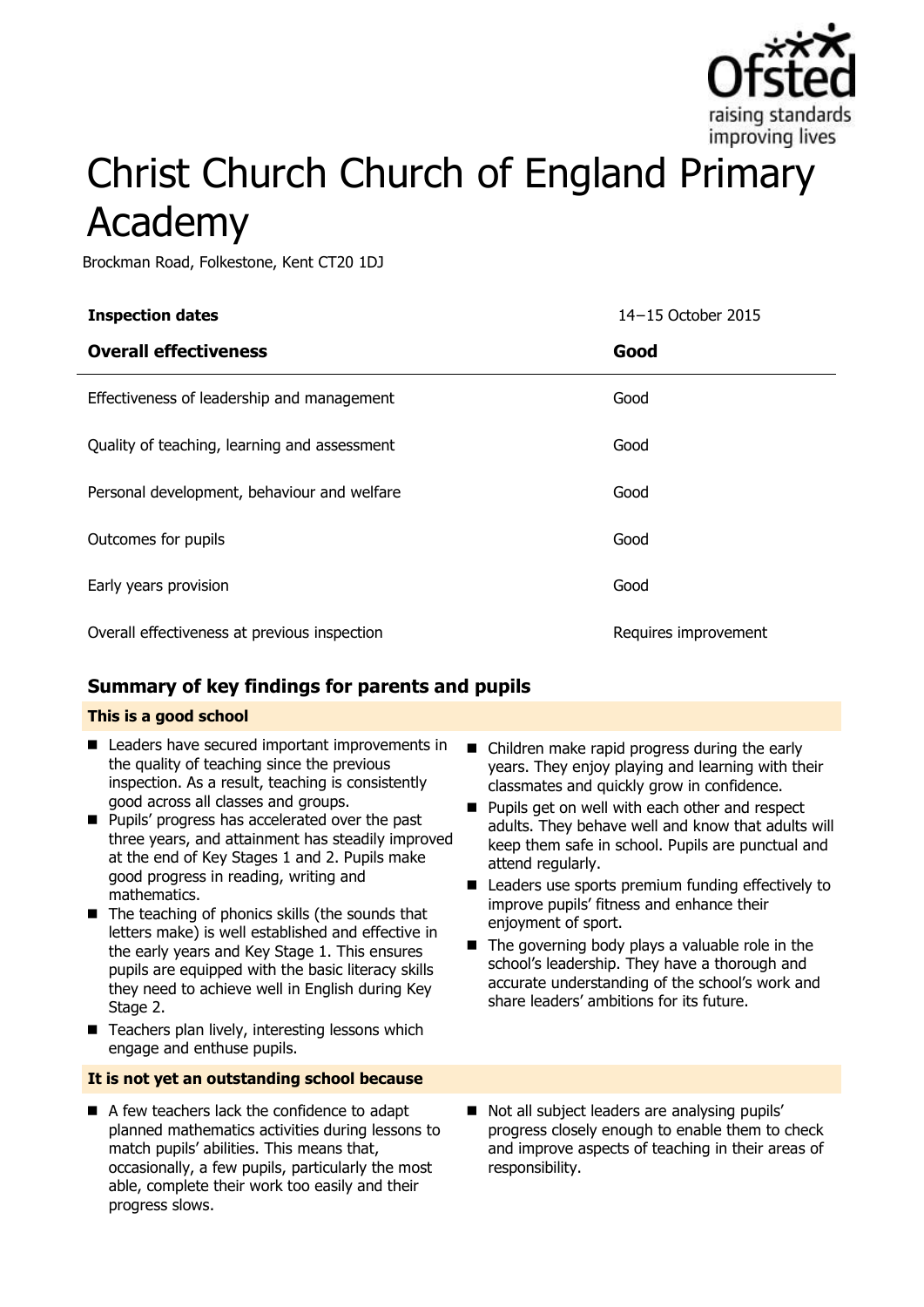

# **Full report**

### **What does the school need to do to improve further?**

- Ensure that all teachers confidently adapt activities during mathematics lessons, so that all pupils, especially the most able, are given work which makes them think hard and make the best possible progress.
- Make sure that all subject leaders analyse and use information about pupils' progress rigorously to secure further improvements in the quality of teaching.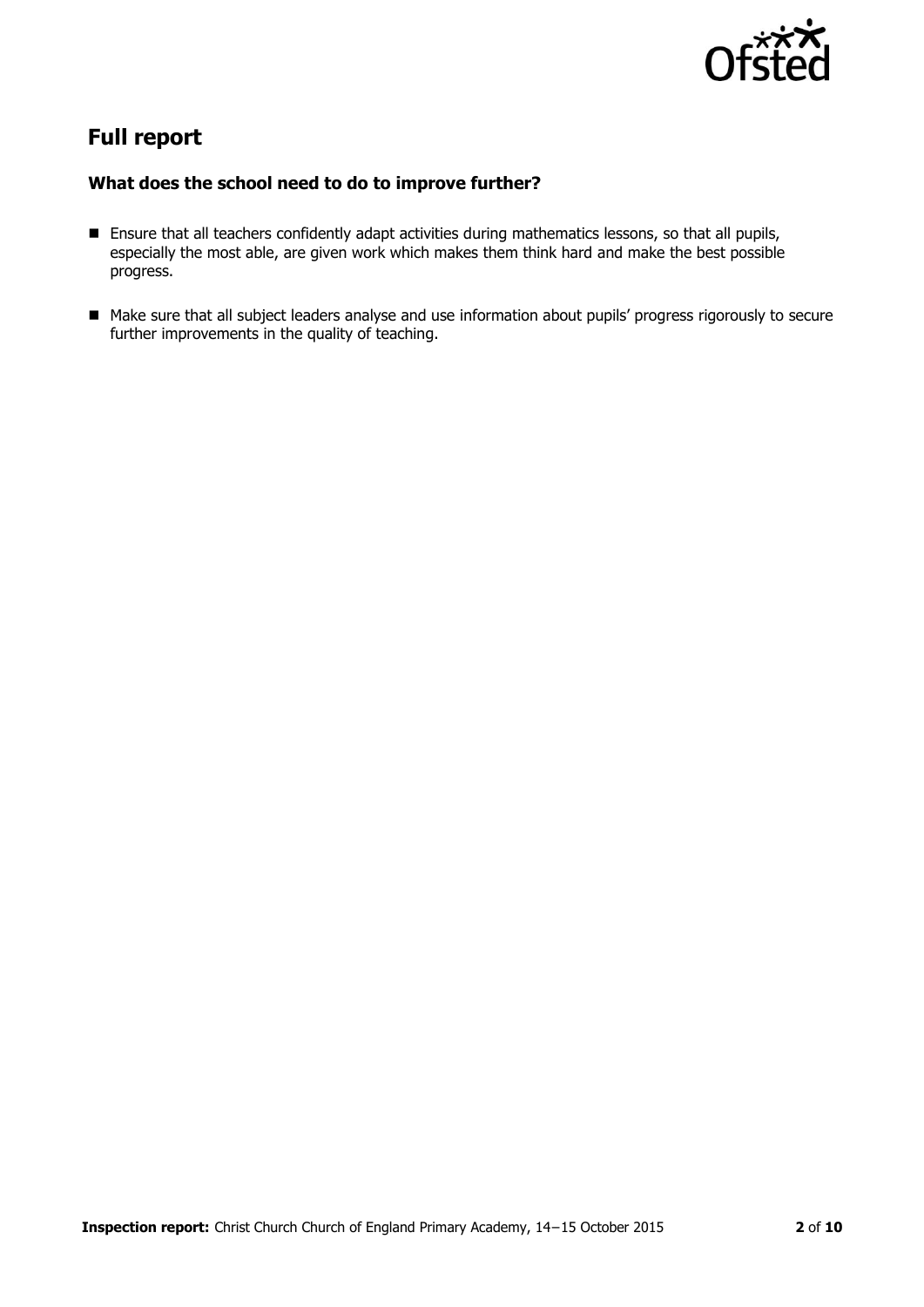# **Inspection judgements**



#### **Effectiveness of leadership and management is good**

- **E** Christ Church is an inclusive and harmonious community in which all pupils are valued. Leaders and teachers expect everyone to do their best. Staff work positively together to provide a good quality education for pupils.
- **Parents recognise improvements in the school since the previous inspection, including in pupils'** behaviour. Most parents feel the school is well led and would recommend it to another parent.
- The headteacher and governors have made some astute appointments in the past year. The two recently appointed deputy headteachers, for example, make a strong contribution to the school's leadership. They share the headteacher's ambition for the school and have further strengthened its capacity to improve.
- **E** Leaders have higher expectations of teachers' performance than at the time of the previous inspection and manage the performance of staff well. As a result, the quality of teaching has improved. Leaders frequently check the quality of teaching by visiting lessons, looking at pupils' books and meeting with teachers to discuss pupils' progress. They provide training that helps teachers to develop their practice. Last year, leaders robustly challenged and eradicated a small amount of weak teaching, which was slowing the progress of some of the most-able pupils in Year 6. No weak teaching remains in the school.
- **Pupils learn about a range of world religions and speak about different faiths with interest and respect.** Themed days, assemblies, traditions and celebrations add to pupils' enjoyment of school and contribute to their understanding of religions and cultures. Teachers regularly give them time to think about their own values and beliefs in the light of their learning.
- British values are promoted well and woven throughout the school's curriculum and its daily activities. For example, the youngest children in the school learn about fair play and are encouraged to take turns when playing games, while older pupils stand for election to the school council. A Year 6 councillor explained how she had made a speech during the school council election campaign and, once elected, had learnt how to represent other pupils' ideas during meetings. Activities such as these develop pupils' appreciation of British values such as tolerance, free speech and democracy.
- The whole school community has worked together over the past year to redesign the curriculum so that it is exciting. Topics are planned with care to ensure pupils study a broad and balanced range of subjects. High-quality books and texts are used to good effect to capture pupils' interest throughout their learning, and successfully promote their excitement about reading. Pupils enjoy the wide range of clubs, which enable them to develop personal interests.
- Leaders have introduced a new mathematics curriculum, which has secured much better consistency and progression in pupils' learning across the school. However, this has taken a little while to get right. For example, occasionally a few teachers are too concerned to adhere to planned lessons instead of making changes when pupils find the tasks too easy. Leaders have rightly identified this aspect as a priority for development.
- Leaders use pupil premium funding well to help disadvantaged pupils with specific difficulties. For example, pupils benefit from short courses to improve literacy and numeracy skills, including individual tuition where appropriate. As a result, this group make good progress across the school. Leaders and governors are determined to close the remaining small gap in attainment between disadvantaged pupils and others nationally.
- Subject leaders play an active role in the school's work. They have a good understanding of their subjects and know which aspects of teaching need to be improved. However, some are more closely involved in checking pupils' progress than others. For example, the English leader rigorously checks information about pupils' learning in phonics, using this to ensure teaching meets pupils' needs. However, this aspect of the subject leaders' role is less well developed in others, such as writing and mathematics.
- The special needs coordinator keeps a close check on how well disabled pupils and those with special educational needs are learning. She regularly observes individual pupils working in classrooms and provides good quality advice for teachers and teaching assistants about how they can best support their pupils.
- Sports premium funding is put to good use to raise the profile of sport. Coaches have worked alongside teachers to improve the quality of physical education teaching substantially. Teachers confidently teach a wider range of sports than previously and pupils make better progress as a result. Increasing numbers of pupils participate in sports clubs.
- **Pupils regularly use the school pool so that they become competent swimmers, with individual support for**

**Inspection report:** Christ Church Church of England Primary Academy, 14−15 October 2015 **3** of **10**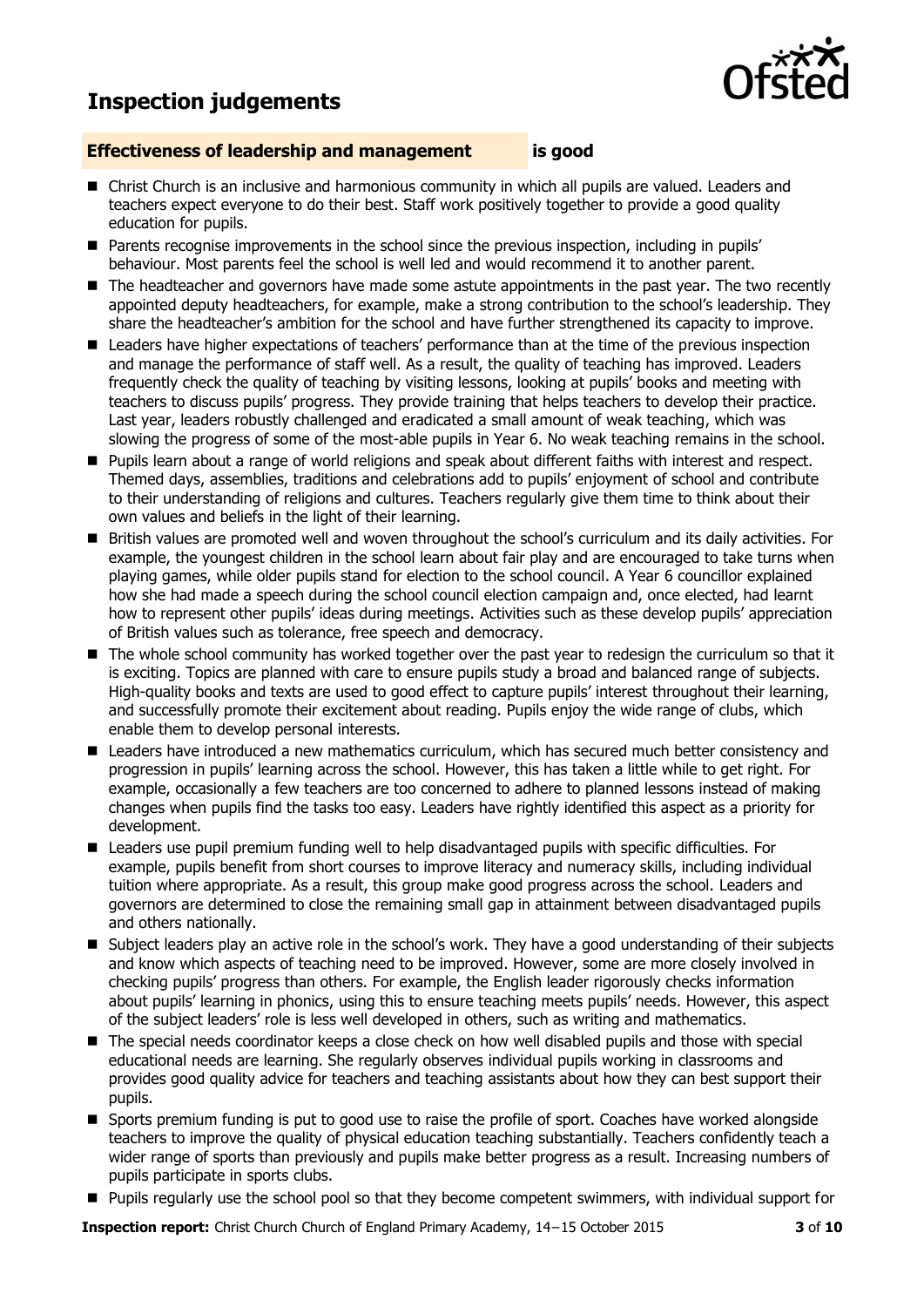

those who are less confident in the water. Pupils in Year 5 and 6 swim at a larger local pool so that they are able to develop the strength and stamina needed to swim longer distances.

#### ■ The governance of the school:

- Governors play a much more effective role in the school than at the time of the previous inspection. They ask challenging questions during governors' meetings and are fully involved in decisions about developments in the school. The minutes of governors' meetings show that they are always keen to learn how developments are improving pupils' achievement. For example, they regularly check that leaders are making good use of funds, including pupil premium, to support learning. Disadvantaged pupils' achievement is a regular agenda item at governors' meetings, so they know the difference funds are making to pupils' progress. Governors routinely check how well the school is performing in relation to other schools nationally.
- Governors know what leaders do to make sure teaching is effective. For example, they were involved  $\equiv$ in robust discussions with leaders about the impact an element of weaker teaching had on some pupils' achievement last year and know what was done to rectify this issue.
- Governors have specific responsibilities, which are linked to current school priorities. For example, last year the vice-chair closely monitored the introduction of the revised mathematics curriculum, looking at pupils' learning in lessons, talking with pupils and staff about their views and working with leaders to make further improvements in mathematics teaching.
- The chair of governors attends meetings with leaders and teachers about pupils' progress. This ensures she is well informed about pupils' achievement and about the effectiveness of teaching. In addition, governors regularly consider and discuss information about pupils' achievement during committee meetings.
- The arrangements for safeguarding are effective. Staff and governors are well qualified and knowledgeable about safeguarding procedures. They work well with parents to ensure pupils are safe. All parents who responded to the online questionnaire consider pupils to be well looked after. The business manager makes sure that recruitment checks are complete and meet statutory requirements. The school site is well maintained and secure. Teachers routinely remind pupils about safety rules during swimming lessons in the school's pool.

#### **Quality of teaching, learning and assessment is good**

- Teachers inspire pupils to do their best and to find out more about the subjects studied. For example, some older pupils commented that their teacher's enthusiasm, 'makes us excited about learning'.
- Teachers routinely reflect on their own practice, thinking about aspects that they could improve to help pupils to make even better progress. They work very effectively with teaching assistants so that all are clear about how they can support pupils' learning.
- Teachers and teaching assistants make sure that all pupils feel confident about reading so that they are willing to have a go at more difficult texts. One younger reader said, 'If I get stuck I try, and I try, and I keep trying'. Teachers use high-quality texts to successfully ignite pupils' love of books. For example, pupils in Year 2 speak excitedly about the Roald Dahl stories read to them by their teacher.
- Children in Reception and pupils in Key Stage 1 learn how to use fundamental literacy skills efficiently to help them to read and write successfully. The benefits of these secure foundations in pupils' learning are reflected in rising achievement in reading and writing at the end of Year 2.
- Daily spelling practice ensures pupils are equipped with fundamental writing skills. Pupils say that they find these practices helpful, while the work in their books indicates the good progress they make.
- Teachers have embraced recent changes to the way subjects are taught, including in the new mathematics curriculum. The work in pupils' books shows that mathematics teaching builds firmly on pupils' knowledge and understanding. However, while most teachers set work that challenges and extends pupils' understanding well, particularly in English lessons, a few are not quite as confident about making similar changes to mathematics activities when pupils find the work too easy.
- Teaching assistants provide skilled support for pupils who find learning more difficult. Adults use practical resources effectively to illustrate learning and help pupils to develop understanding in literacy and mathematics. For example, the younger pupils learn how to use 'sound mats' in phonics lessons to read new words successfully.
- Teachers give pupils frequent opportunities to explain and clarify their thinking during lessons so that they have a more secure understanding of learning. They regularly mark pupils' work and give them

**Inspection report:** Christ Church Church of England Primary Academy, 14−15 October 2015 **4** of **10**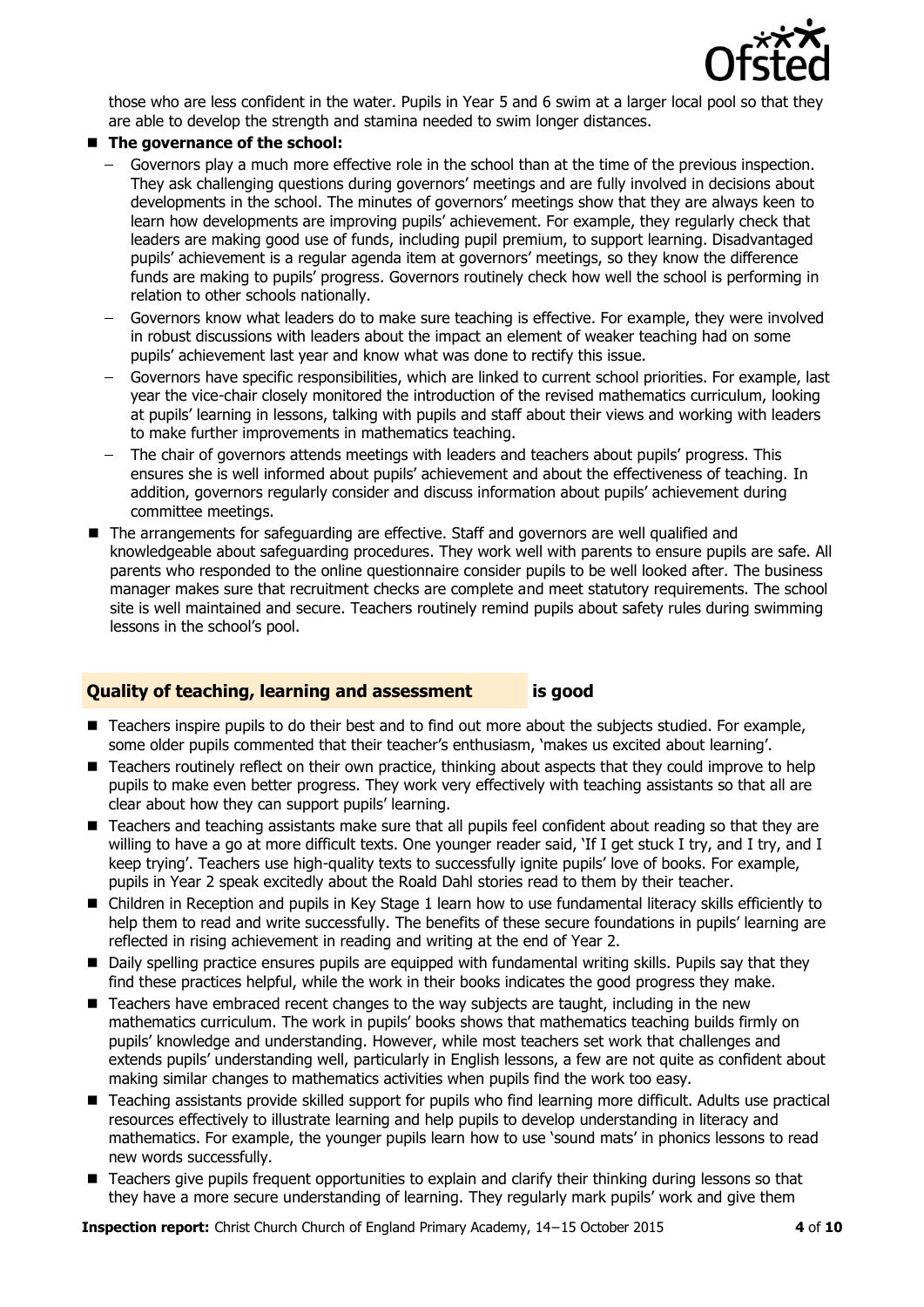

advice about how they can improve. Some Year 6 pupils commented on the valuable help they have received from teachers during their time in school.

All parents who completed the online questionnaire feel pupils are taught well and make good progress.

#### **Personal development, behaviour and welfare is good**

#### **Personal development and welfare**

- The school's work to promote pupils' personal development and welfare is good.
- **Pupils are proud of the way the school welcomes and includes pupils from a wide range of backgrounds,** cultures and beliefs.
- **Pupils enjoy swimming and participate enthusiastically in many sports, including football, dodgeball,** cycling and basketball. This contributes well to their fitness levels and helps them to develop healthy lifestyles.
- **Pupils feel safe in school. They trust teachers to keep them safe and say adults act quickly if they have** any concerns. They also understand the part they can play in making sure they are secure. For example, they know how to use the internet safely and what to do if anything worries them. Regular swimming lessons ensure pupils learn about water safety and are equipped with fundamental swimming skills.
- **Pupils arrive punctually for school and move swiftly between lessons so that no learning time is lost.** Attendance has improved and is above the national average. Leaders work well with parents and agencies to ensure pupils attend school regularly.

#### **Behaviour**

- The behaviour of pupils is good. Pupils of all ages are polite and courteous. They behave respectfully towards all adults and listen carefully during lessons. Pupils are interested in visitors and happy to talk about their school.
- All teachers and adults follow the school's behaviour management policy consistently. This ensures pupils are clear about expectations.
- Parents who spoke with inspectors said that behaviour has improved over the past few years. There are very few concerns about bullying. However, records show that leaders are quick to follow up any issues appropriately.
- Most pupils behave sensibly when moving around the school and during playtimes. Just occasionally, however, the boisterous behaviour of a few pupils detracts from the otherwise pleasant and positive atmosphere of playtimes.
- The well-organised breakfast club gives those pupils who attend a relaxed and happy start to the school day. Pupils enjoy choosing from a range of healthy breakfast options.
- All parents who completed the online questionnaire feel pupils are happy, safe and well behaved.

#### **Outcomes for pupils area area** *good*

- There has been a steady trend of improvement at the end of Key Stage 2 over the past three years. In 2014, attainment at the end of Year 6 rose to average levels in reading, writing and mathematics, reflecting the good progress pupils in this group made from their different starting points.
- In the past, pupils' attainment at the end of Year 2 has been below average. However, improved teaching and higher expectations meant that attainment increased substantially in 2015 in reading, writing and mathematics to levels in line with the 2014 national averages. Higher attainment at the end of Year 2 means pupils currently in Year 3 are better equipped with the knowledge and skills needed to achieve well at the end of Year 6.
- In 2015, pupils' attainment at the end of Key Stage 2 in reading and mathematics was slightly lower than 2014. This was due to a number of factors, including a higher proportion of pupils with complex additional needs. In addition, an unusually large number of pupils joined the school partway through Year 6, some of whom had gaps in their learning.
- Pupils currently in Year 6 are on track to achieve well at the end of the key stage. They made very rapid progress in reading, writing and mathematics while in Year 5, and have got off to a good start in their learning this year. The work in their books is of a high quality and builds well on the gains they made last year.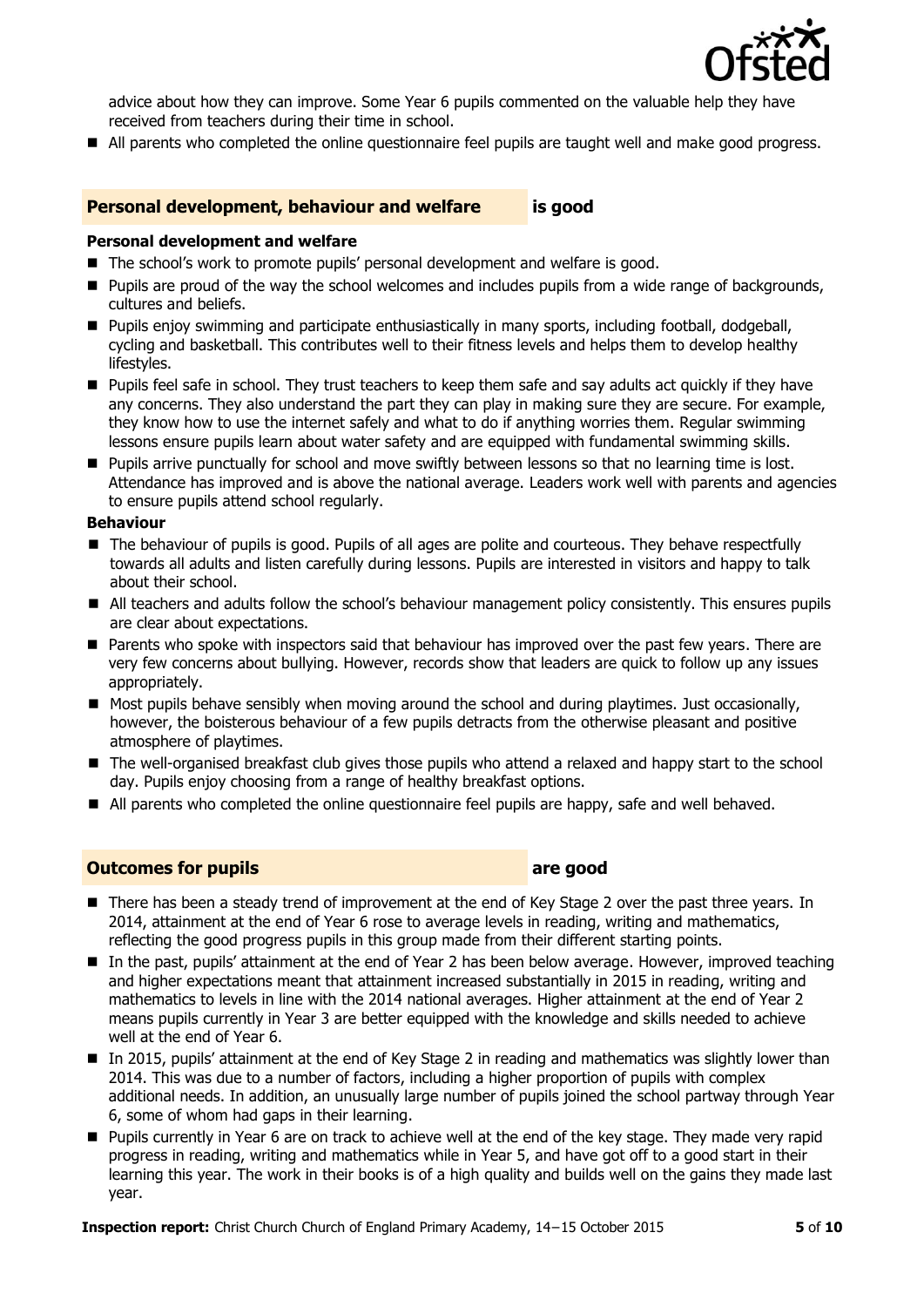

- **Most pupils make good progress in mathematics across the school. Pupils develop a firm mathematical** understanding so that they can complete calculations competently. For example, younger pupils know that addition is the inverse operation to subtraction and use their knowledge to choose the most efficient method to solve number problems. Meanwhile, pupils in Key Stage 2 develop a confident understanding of the link between fractions and decimals, and are able to explain their thinking clearly when tackling problems.
- In 2015, pupils' attainment in mathematics improved markedly at the end of Year 2, including a considerable increase in the proportion attaining the higher levels (level 3). While attainment at the end of Key Stage 2 dipped a little in mathematics, the work in pupils' books shows that those currently in Year 6 are making good progress.
- While the most-able pupils make good progress overall, some could make even better progress, particularly in mathematics. Improvements in teaching since the previous inspection have secured a steady increase in the proportion of pupils attaining the higher levels at the end of Year 6. Similarly, more pupils attained level 3 in mathematics at the end of Year 2 in 2015 than the previous year, taking levels closer to the national average. In reading and writing, however, the number of pupils attaining level 3 were similar in each of the two last years. Better teaching means that the progress made by the mostable pupils is accelerating across the school, although these improvements have not yet transferred fully to end-of-key-stage results.
- Disadvantaged pupils make similar progress to their classmates in school and to their peers nationally. In 2014, the gap between the attainment of disadvantaged pupils and others narrowed in reading, writing and mathematics. Those in Year 6 last year made good progress from their individual starting points.
- Significant improvements in the teaching of phonics skills have secured a dramatic increase in the results of the Year 1 phonics check over the past three years. In 2014, results were in line with the national average, with a further substantial increase in 2015.
- Improvements in pupils' attainment in writing in 2014 at the end of Key Stage 2 were sustained in 2015. Pupils in Year 6 produce powerful and emotive writing. They use a variety of sentence openers and sophisticated punctuation and are keen to get their ideas down on paper during writing lessons.
- Pupils of all ages are excited about books. For example, pupils in Year 2 spoke excitedly about Roald Dahl stories, while an older pupil commented, 'One of the reasons I like Harry Potter books is that on one page you can think one thing and on the next everything changes!' Younger readers confidently use a combination of techniques, including phonics, to help them to read, while those in Year 6 read fluently and with expression.
- **Disabled pupils and those with special educational needs make good progress in reading, writing and 1** mathematics. The school has been particularly successful in making sure that pupils who join Key Stage 1 with gaps in their literacy skills, including pupils for whom English in an additional language, catch up with their classmates. In 2015, for example, a large group of pupils reached expected levels of attainment in the national tests at the end of Year 2 in reading and writing, despite being behind their classmates when they joined the school in Year 1.

#### **Early years provision is good**

- Consistently good leadership and effective teaching ensure children make rapid progress during their first year in school. Children like their teachers and want to do their best. They behave well, listen carefully and try hard. Parents say they are pleased with the way their children have settled into school.
- Teachers have the same high expectations of all children. They make sure that all groups, including disadvantaged children, make rapid progress.
- **Most children join Reception with knowledge and skills which are much lower than those typical of their** age. By the end of the year they are well prepared for the next stage of their learning. The proportion achieving a good level of development has steadily increased over the past three years to above average levels in 2014, with a further increase in 2015.
- Adults regularly praise and reassure children so that they quickly grow in self-esteem. Sensitive support helps children to concentrate and persevere when tasks are tricky. For example, during the inspection a group of children concentrated very hard to ensure they were holding their pencils correctly while writing. They were very excited when awarded stickers for their hard work.
- Teachers carefully plan activities so that children learn a balanced range of subjects. They use a range of high quality books to promote children's enjoyment of reading and to help them learn how stories work.

**Inspection report:** Christ Church Church of England Primary Academy, 14−15 October 2015 **6** of **10**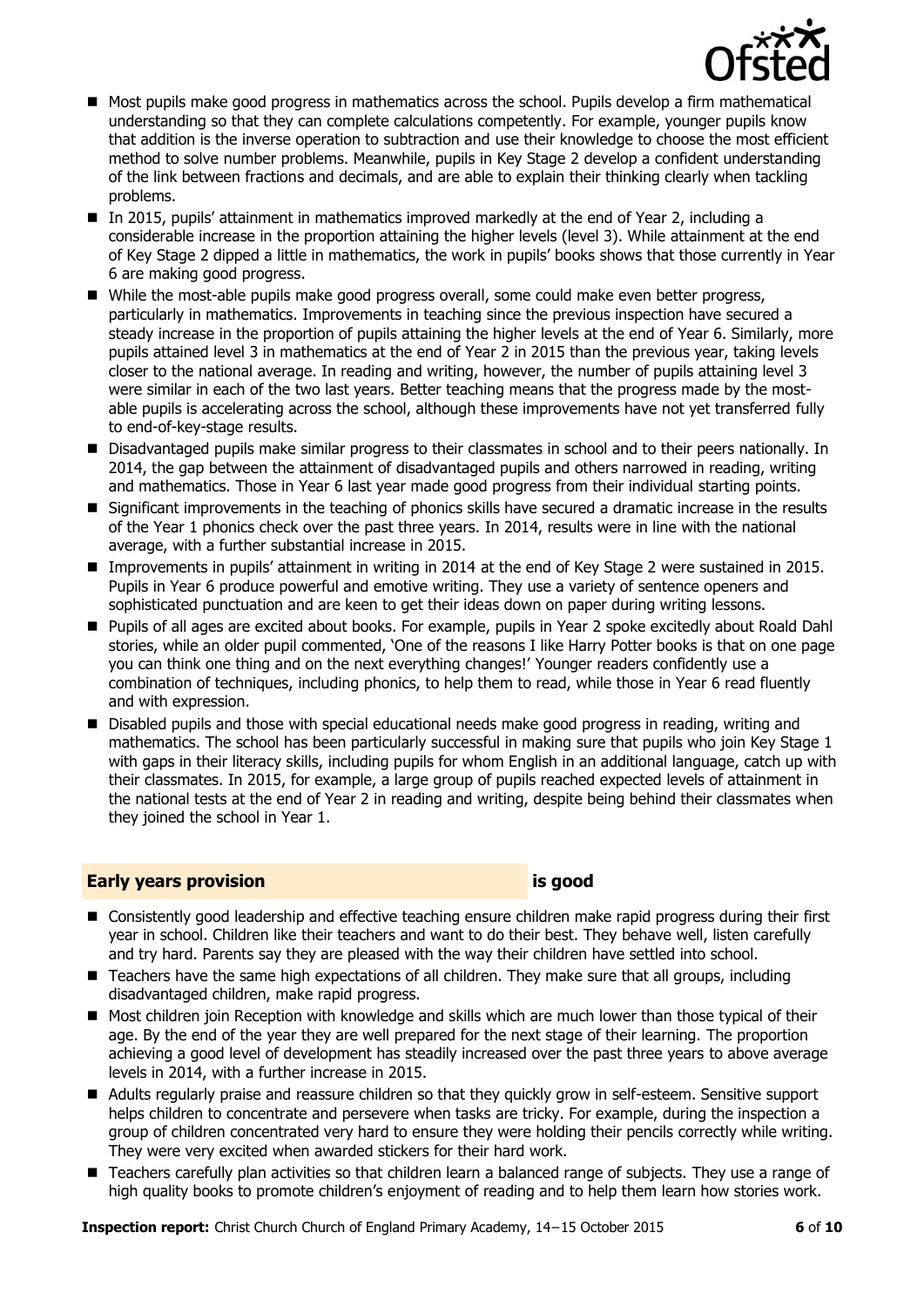

- Classrooms are bright, tidy and stimulating. Teachers provide an equally attractive and stimulating range of activities in the outdoor areas as well as in the classroom. This ensures children make the same good progress wherever they are learning.
- Teachers give children regular opportunities to choose activities, skilfully supporting those who are unsure. This helps all children to learn to make confident choices.
- The early years leaders have a thorough and confident understanding of children's needs during Reception. They are effective practitioners who lead their team of colleagues by example and ensure that all adults are well qualified in safeguarding.
- Teachers accurately assess children's needs at the start of Reception and lose no time in developing children's knowledge and skills. Adults focus appropriately on children's personal and social skills when they first join Reception, such as helping them to share toys with others, put their coats on and washing their hands after using the toilet. This helps children to settle quickly and to feel secure. Adults work very well as a team, so that each is well informed about individual children's needs.
- There are a few small differences in the quality of adults' questioning when working with the children. For example, some less experienced adults are not yet as skilful as their colleagues in the use of questions to move children's learning on. Leaders are working alongside additional adults to ensure all use questioning effectively.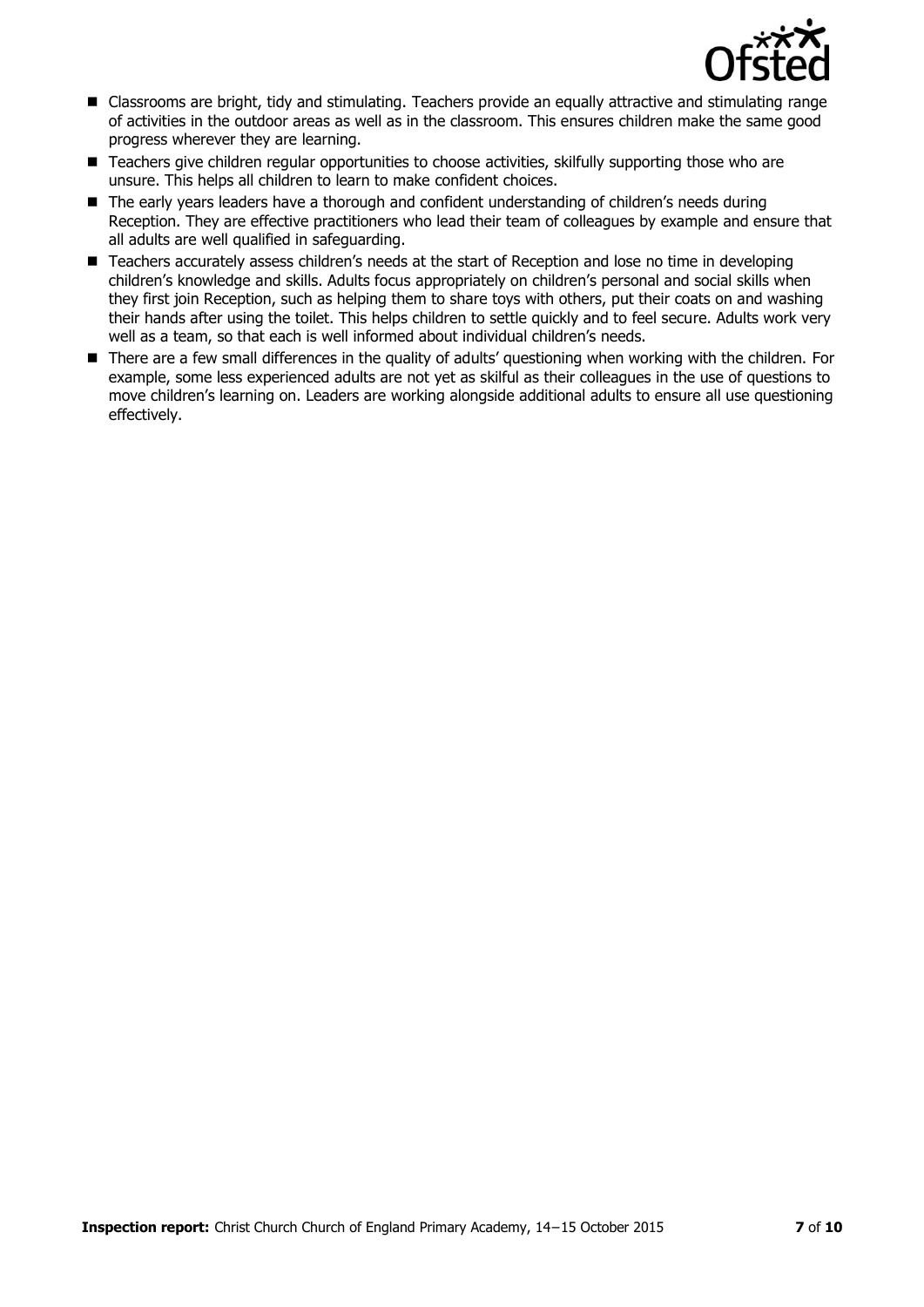

# **School details**

| Unique reference number  | 139309   |
|--------------------------|----------|
| <b>Local authority</b>   | Kent     |
| <b>Inspection number</b> | 10005780 |

This inspection was carried out under section 5 of the Education Act 2005.

| <b>Type of school</b>                      | Primary                                          |
|--------------------------------------------|--------------------------------------------------|
| <b>School category</b>                     | Academy converter                                |
| <b>Age range of pupils</b>                 | $4 - 11$                                         |
| <b>Gender of pupils</b>                    | Mixed                                            |
| <b>Number of pupils on the school roll</b> | 410                                              |
| <b>Appropriate authority</b>               | The governing body                               |
| <b>Chair</b>                               | Maeve Renard                                     |
| <b>Headteacher</b>                         | Jim Kreiselmeier                                 |
| <b>Telephone number</b>                    | 01303 253645                                     |
| Website                                    | www.christchurchfolkestone.com                   |
| <b>Email address</b>                       | headteacher@christ-church-folkestone.kent.sch.uk |
| Date of previous inspection                | 27-28 June 2013                                  |

#### **Information about this school**

- The school is much larger than the average-sized primary school.
- $\blacksquare$  The proportion of pupils supported by the pupil premium is well above that found in most schools. The pupil premium is additional government funding to support those pupils known to be eligible for free school meals and those in the care of the local authority.
- The proportion of pupils from minority ethnic groups is above average. The proportion of pupils who speak English as an additional language is also above average.
- The proportion of disabled pupils and those who have special educational needs is well above average.
- The school meets the government's current floor standards, which set the minimum expectations for pupils' attainment and progress.
- The school has two classes in each year group. The school provides full-time early years provision in two reception classes.
- The school manages a breakfast club on site, which was included in this inspection.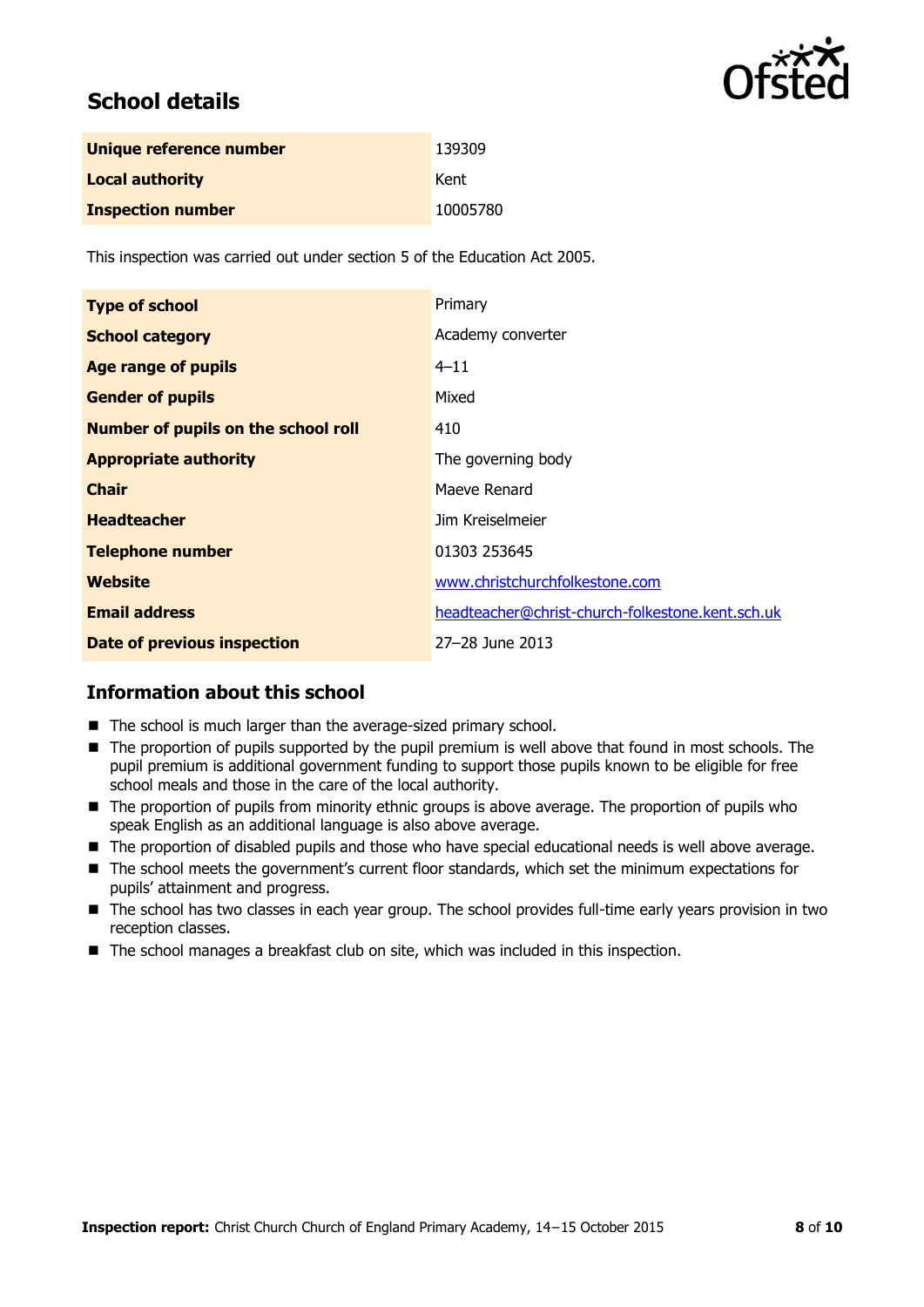

### **Information about this inspection**

- **Inspectors observed pupils' learning in 20 lessons or part lessons, including 14 with the headteacher or** deputy headteachers.
- **Discussions were held with the headteacher, senior leaders, teachers, members of staff, parents and** pupils. A meeting was also held with a group of governors.
- Inspectors took account of 28 responses to the online questionnaire, Parent View, as well as 51 staff questionnaires. In addition, they considered the views expressed by parents who spoke with them informally at the start of the school day.
- Inspectors observed the school's work and considered a range of documents and policies, including the school's improvement plan, information about pupils' progress, attendance records and safeguarding policies and procedures.
- Inspectors looked at a sample of pupils' work provided by the school, as well as looking at pupils' work in lessons. They listened to pupils in Year 2 and Year 6 reading.

#### **Inspection team**

| Julie Sackett, lead inspector | Ofsted Inspector |
|-------------------------------|------------------|
| John Bosley                   | Ofsted Inspector |
| Lynda Welham                  | Ofsted Inspector |